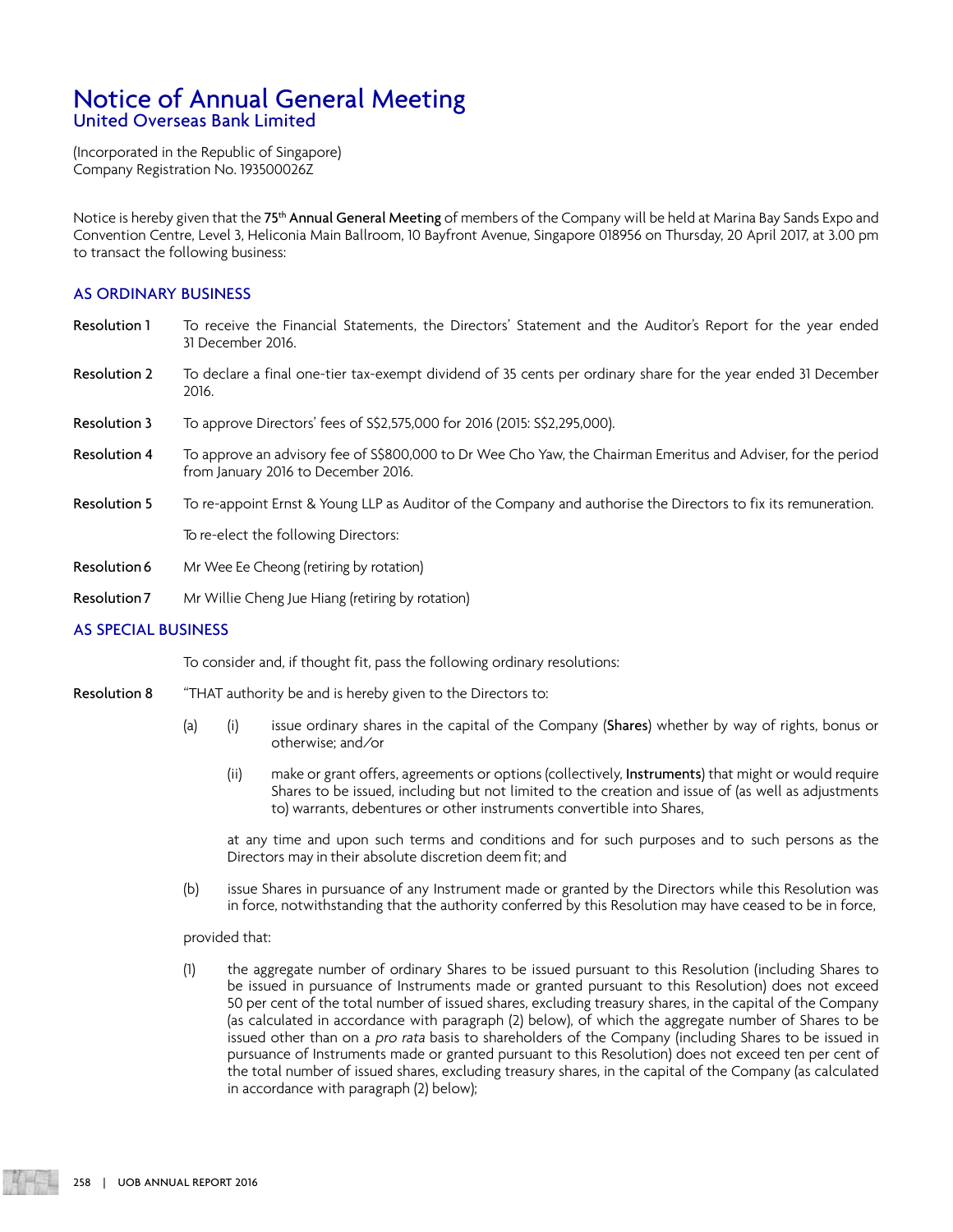- (2) (subject to such manner of calculation as may be prescribed by the Singapore Exchange Securities Trading Limited (SGX-ST)) for the purpose of determining the aggregate number of Shares that may be issued under paragraph (1) above, the percentage of issued Shares shall be based on the total number of issued shares, excluding treasury shares, in the capital of the Company at the time this Resolution is passed, after adjusting for:
	- (i) new Shares arising from the conversion or exercise of any convertible securities or share options or vesting of share awards which are outstanding or subsisting at the time this Resolution is passed; and
	- (ii) any subsequent bonus issue, consolidation or subdivision of Shares;
- (3) in exercising the authority conferred by this Resolution, the Company shall comply with the provisions of the Listing Manual of the SGX-ST for the time being in force (unless such compliance has been waived by the SGX-ST) and the Constitution for the time being of the Company; and
- (4) (unless revoked or varied by the Company in general meeting) the authority conferred by this Resolution shall continue in force until the conclusion of the next Annual General Meeting (AGM) of the Company or the date by which the next AGM of the Company is required by law to be held, whichever is earlier."
- Resolution 9 "THAT authority be and is hereby given to the Directors to allot and issue from time to time such number of ordinary Shares as may be required to be allotted and issued pursuant to the UOB Scrip Dividend Scheme."
- Resolution 10 "THAT
	- (a) for the purposes of Sections 76C and 76E of the Companies Act, the exercise by the Directors of the Company of all the powers of the Company to purchase or otherwise acquire issued ordinary shares in the capital of the Company not exceeding in aggregate the Maximum Limit (as hereafter defined), at such price or prices as may be determined by the Directors from time to time up to the Maximum Price (as hereafter defined), whether by way of:
		- (i) market purchase(s) (Market Purchase) on the SGX-ST; and/or
		- (ii) off-market purchase(s) (Off-Market Purchase) (if effected otherwise than on SGX-ST) in accordance with any equal access scheme(s) as may be determined or formulated by the Directors as they consider fit, which scheme(s) shall satisfy all the conditions prescribed by the Companies Act,

and otherwise in accordance with all other laws, regulations and rules of SGX-ST as may for the time being be applicable, be and is hereby authorised and approved generally and unconditionally (Share Purchase Mandate);

- (b) the authority conferred on the Directors pursuant to the Share Purchase Mandate may be exercised by the Directors at any time and from time to time during the period commencing from the date of the passing of this Resolution and expiring on the earliest of:
	- (i) the date on which the next Annual General Meeting (AGM) of the Company is held or required by law to be held;
	- (ii) the date on which the purchases or acquisitions of Shares pursuant to the Share Purchase Mandate are carried out to the full extent mandated; or
	- (iii) the date on which the authority conferred by the Share Purchase Mandate is revoked or varied by the Company in a general meeting;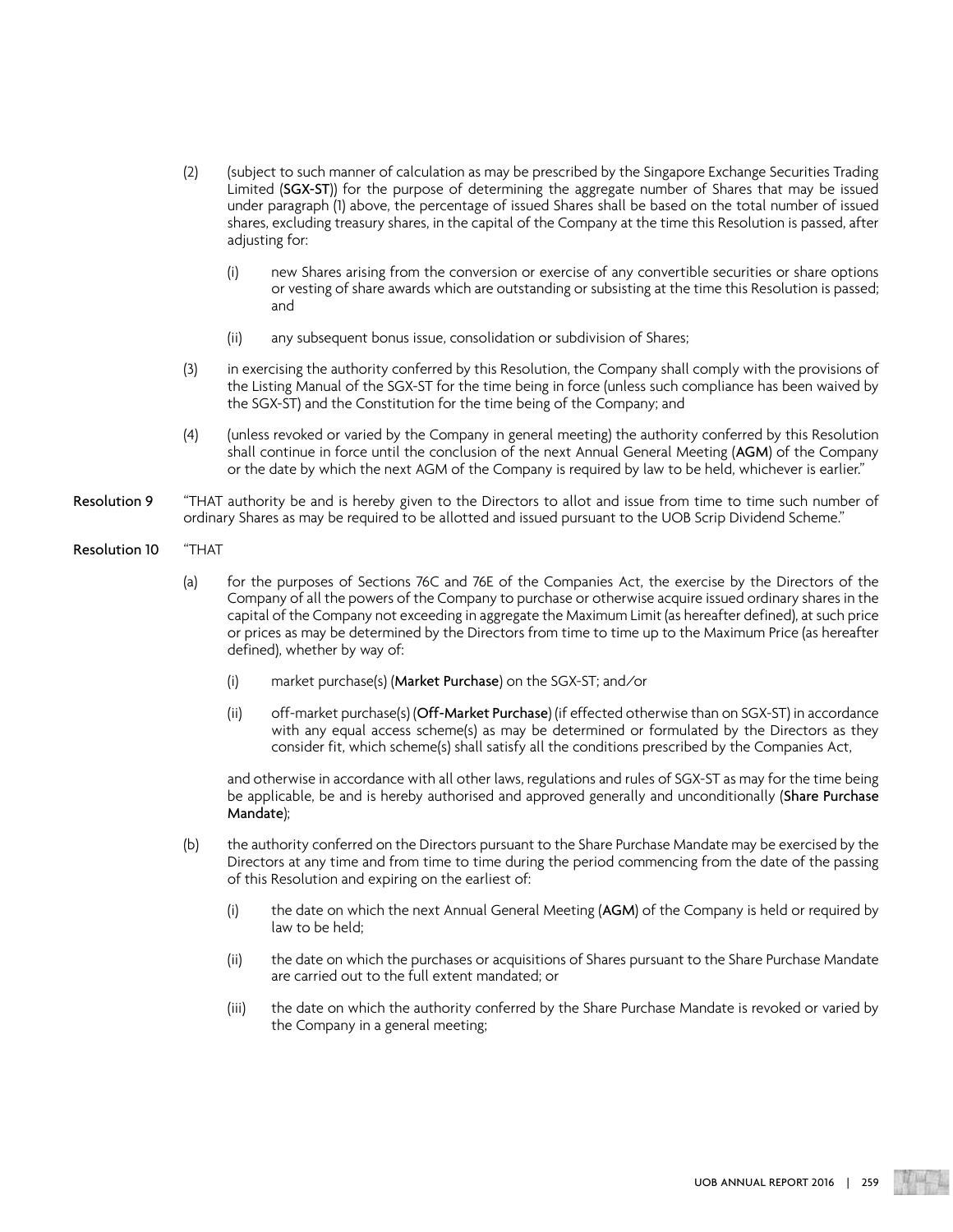# Notice of Annual General Meeting

#### (c) In this Resolution 10:

"Relevant Period" means the period commencing from the date on which the last AGM of the Company was held and expiring on the date the next AGM of the Company is held or is required by law to be held, whichever is the earlier, after the date of this Resolution;

"Maximum Limit" means that number of Shares representing five per cent of the total number of issued Shares (excluding any Shares which are held as treasury shares) as at the date of the passing of this Resolution unless the Company has effected a reduction of the share capital of the Company in accordance with the applicable provisions of the Companies Act, at any time during the Relevant Period, in which event the issued Shares shall be taken to be the total number of the issued Shares as altered by such capital reduction (excluding any Shares which are held as treasury shares as at that date); and

"Maximum Price" in relation to a Share to be purchased or acquired, means the purchase price (excluding brokerage, commission, applicable goods and services tax and other related expenses) which shall not exceed:

- (i) in the case of a Market Purchase, 105 per cent of the Average Closing Price of the Shares; and
- (ii) in the case of an Off-Market Purchase, 110 per cent of the Average Closing Price of the Shares,

where:

"Average Closing Price" means the average of the last dealt prices of the Shares over the five consecutive market days on which the Shares were transacted on the SGX-ST immediately preceding the date of the Market Purchase by the Company or, as the case may be, the date of the making of the offer pursuant to the Off-Market Purchase, and deemed to be adjusted in accordance with the listing rules of the SGX-ST for any corporate action which occurs after the relevant five-day period; and

" $\tt{date}$  of the making of the offer" means the date on which the Company announces its intention to make an offer for an Off-Market Purchase, stating therein the purchase price (which shall not be more than the Maximum Price calculated on the foregoing basis) for each Share and the relevant terms of the equal access scheme for effecting the Off-Market Purchase; and

(d) the Directors and/or any of them be and are hereby authorised to complete and do all such acts and things (including executing such documents as may be required) as they and/or he may consider expedient or necessary to give effect to the transactions contemplated and/or authorised by this Resolution."

### Notes to Resolutions

Resolution 2 is to approve the final dividend. The Transfer Books and Register of Members will be closed from 28 April 2017 to 2 May 2017, both dates inclusive, for the preparation of the final dividend. Registrable transfers received up to 5.00 pm on 28 April 2017 will be entitled to the final dividend. If approved, the final dividend will be paid on 13 June 2017.

Resolution 4 is to approve a fee of S\$800,000 for the period from January 2016 to December 2016 to Dr Wee Cho Yaw, Chairman Emeritus and Adviser of the Bank, for providing advice and guidance to the Board and Management.

Resolution 6 is to re-elect Mr Wee Ee Cheong who will, if re-elected, continue as deputy chairman and a non-independent member of the Strategy, Board Credit and Board Risk Management Committees.

Resolution 7 is to re-elect Mr Willie Cheng Jue Hiang who will, if re-elected, continue as the independent chairman of the Audit Committee, and an independent member of the Nominating Committee.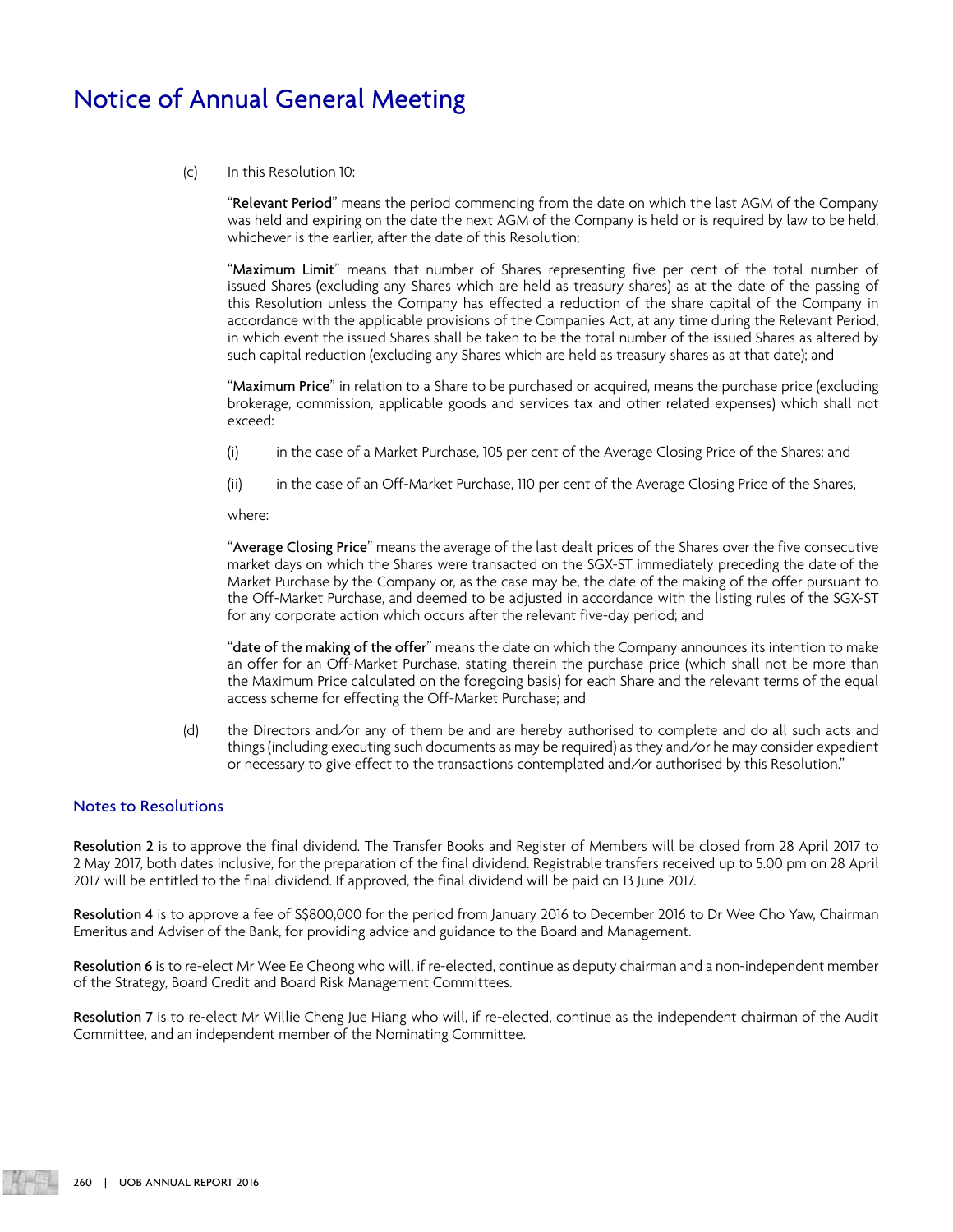Resolution 8 is to empower the Directors to issue ordinary shares in the capital of the Company and to make or grant instruments (such as warrants or debentures or options) convertible into ordinary Shares, and to issue ordinary Shares in pursuance of such instruments, up to an amount not exceeding in total 50 per cent of the total number of issued shares, excluding treasury shares, in the capital of the Company, but with a sub-limit of ten per cent for issue of Shares other than on a pro rata basis to shareholders (General Mandate). For the purpose of determining the aggregate number of ordinary Shares that may be issued pursuant to the General Mandate, the percentage of issued shares in the capital of the Company shall be based on the total number of issued shares, excluding treasury shares, in the capital of the Company at the time that Resolution 8 is passed, after adjusting for (a) new ordinary Shares arising from the conversion or exercise of any convertible securities or share options or vesting of share awards which are outstanding or subsisting at the time that Resolution 8 is passed, and (b) any subsequent bonus issue, consolidation or subdivision of ordinary Shares.

Resolution 9 is to authorise the directors to issue ordinary shares pursuant to the UOB Scrip Dividend Scheme (Scheme) should the Company decide to apply the Scheme to any dividend declared by the Company from the date of this AGM until the date of the next AGM of the Company.

Resolution 10 is to renew the Share Purchase Mandate, which was first approved by shareholders on 29 April 2004 and was last renewed at the AGM of the Company on 21 April 2016.

The Company intends to use its internal sources of funds to finance its purchase or acquisition of the shares. The amount of financing required for the Company to purchase or acquire its shares and the impact on the Company's financial position, cannot be ascertained as at the date of this Notice of AGM as these will depend on, inter alia, the aggregate number of shares purchased or acquired and the consideration paid at the relevant time.

Based on the total number of issued shares as at 1 March 2017 (Latest Practicable Date), the purchase by the Company of five per cent of its issued shares (excluding the shares held in treasury) will result in the purchase or acquisition of 81,787,201 Shares.

Assuming that the Company purchases or acquires 81,787,201 shares at the Maximum Price, the maximum amount of funds required is approximately:

- (a) in the case of Market Purchases of Shares, S\$1,862,294,567 based on S\$22.77 for one Share (being the price equivalent to five per cent above the Average Closing Price of the Shares immediately preceding the Latest Practicable Date); and
- (b) in the case of Off-Market Purchases of Shares, S\$1,951,442,616 based on S\$23.86 for one Share (being the price equivalent to ten per cent above the Average Closing Price of the Shares immediately preceding the Latest Practicable Date).

The financial effects of the purchase or acquisition of such Shares by the Company pursuant to the proposed Share Purchase Mandate on the audited financial accounts of the UOB Group for the financial year ended 31 December 2016, based on certain assumptions, are set out in the Appendix to Shareholders dated 28 March 2017.

Please refer to the Appendix to this Notice of AGM dated 28 March 2017 for details.

BY ORDER OF THE BOARD

Joyce Sia/Theresa Sim **Secretaries** 

Singapore 28 March 2017